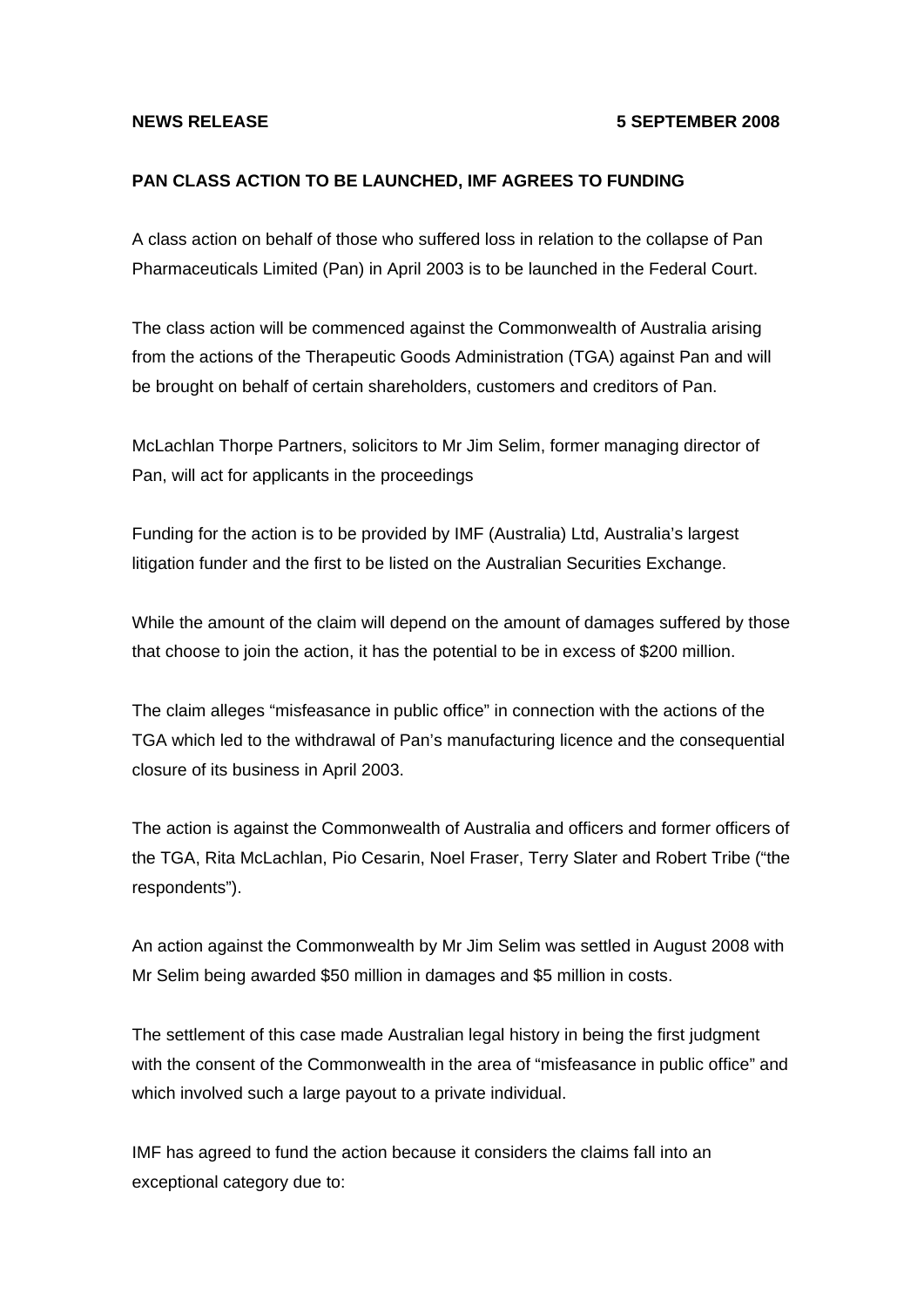- the Selim case being settled following evidence being led that the respondents knowingly and recklessly broke the law and knew that their actions were likely to cause damage to Pan, its shareholders, customers and other creditors; and
- the size and severity of the losses sustained by these groups

According to Mr John Walker, Managing Director of IMF, the class action was already supported by claimants who had suffered millions of dollars of losses but there was always room for more.

"The grounds of the claim are already strong but the action will have a greater impact as it grows in size and numbers of claimants." Mr Walker said.

In 2003, when the TGA suspended Pan's licence, Pan held significant market share of the complementary medicines market in Australia.

The TGA recalled all of Pan's products manufactured within 12 months of the recall, totalling more than 1,600 products, and also contacted 35 countries to which Pan products were exported to suggest government authorities in those countries also recall Pan's products.

The Pan recall was the largest recall ever undertaken by the TGA and had a severe and lasting impact on the complementary medicines market in Australia and Australian export markets for these products.

When Pan closed, it wiped out the company's \$350 million market capitalisation and put 300 people out of work.

Claimants who suffered losses from the actions of the TGA may wish to contact IMF over the next four to six weeks to sign up to the class action.

According to Mr Andrew Thorpe of McLachlan Thorpe Partners, there had been no alternative to launching the class action since the government has ignored requests to launch an inquiry into the Pan matter.

"The win by Mr Selim has opened the door for other people to follow in his footsteps and has paved the way for this class action," Mr Thorpe said.